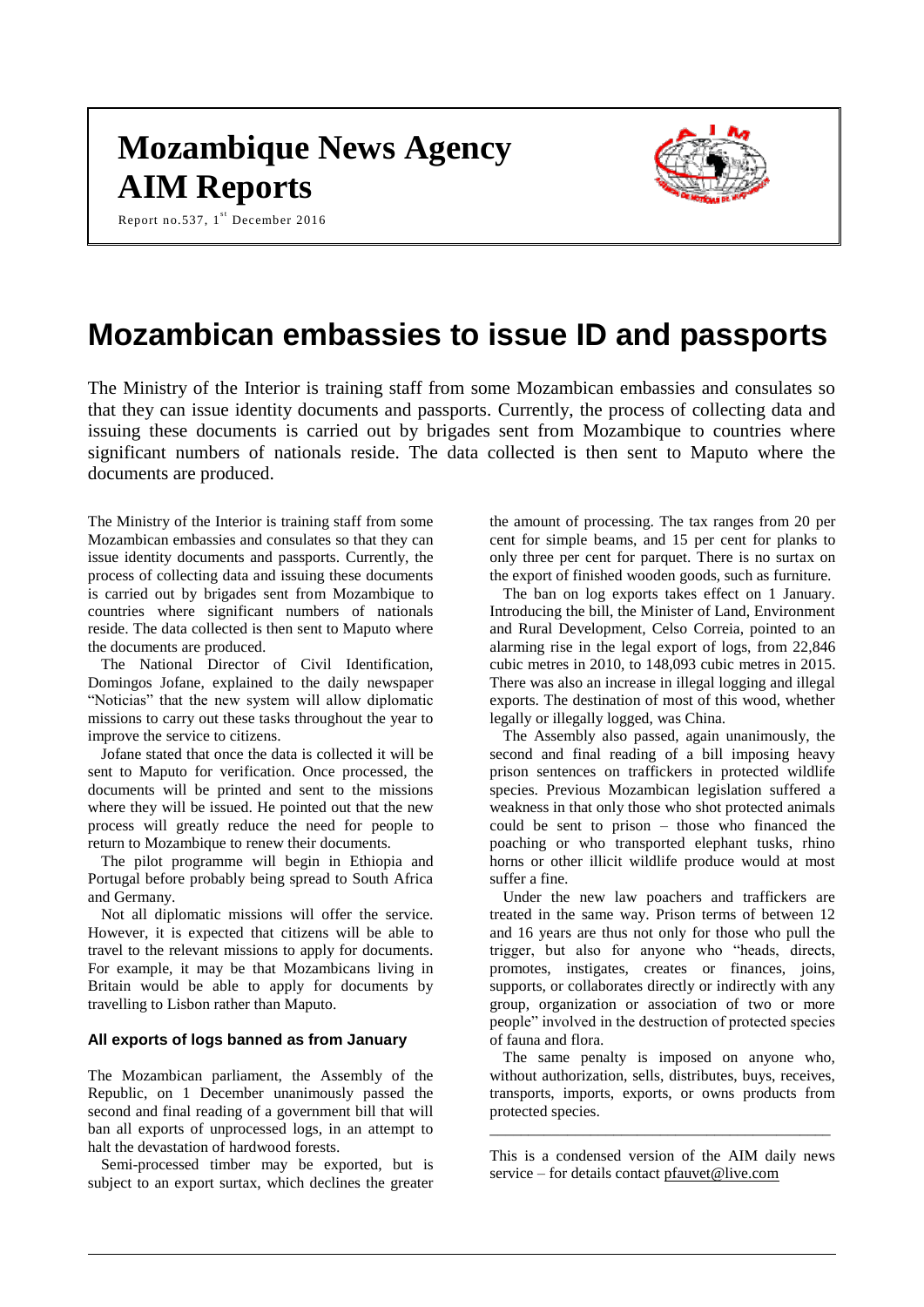## **Government to introduce tourism fee**

The Assembly of the Republic on 30 November authorized the government to issue a decree-law establishing a tourism fee to be added to the accommodation bill of every tourist visiting the country's hotels, lodges, and similar establishments.

The bill giving the government this power is very short and does not establish any limits on the new tourism fee. It is called a fee rather than a tax because only the Assembly itself can legislate on new taxes. Opposition deputies protested, arguing that the government's power to pass decree-laws was being abused.

The Minister of Culture and Tourism, Silva Dunduru, said the money raised by the tourism fee would be used to promote and market tourist attractions abroad. However, the opposition warned that, by making tourism more expensive, it might reduce the number of tourists.

Dunduru said there was nothing extraordinary about a tourism fee, and that, in the entire SADC (Southern African Development Community) region, Mozambique is the only country that does not have one. He stressed that the fee would only be added to accommodation, and not to other expenses such as restaurant meals.

He said the country attracts over two million tourists a year and believed there was nothing impossible in the target of four million tourists a year by 2025, as advocated in the national tourism strategy. But to achieve such a target, promotion and marketing were needed.

The overall majority of the ruling Frelimo Party ensured that the government bill passed. The 133 Frelimo deputies present voted in favour, the 16 from the MDM voted against, while 74 Renamo deputies abstained.

The Assembly also amended the Customs Tariff list, which was passed unanimously. The most significant changes were to exempt from customs duties a range of agricultural and health imports. Thus, under the new tariff list, seeds, fertilizers, pure-bred breeding animals, and irrigation equipment are zero rated. The duties on material for producing animal feed for poultry and cattle are cut from 20 per cent to zero. Wheelchairs, orthopaedic equipment, prosthetic limbs, hearing aids, spectacle lenses, and frames, are all zero rated if imported by the National Health Service. So are wild animals, if imported to restock Mozambique's national parks.

#### **Death toll from tanker explosion reaches 100**

The death toll in the explosion of a fuel tanker in Moatize district, in the western province of Tete has now reached 100. The explosion occurred on 17 November while a large crowd of people were trying to steal fuel from the tanker in the locality of Caphiridzange. 43 people died instantly, and two more on their way to the hospital. Since then 55 people have died of their injuries in Tete provincial hospital, despite all efforts by medical staff to save their lives.

23 of the burn victims have been operated on. Their condition is now improving and she hoped that some of them will be discharged from hospital in the next few days. But in many cases, the burns were so severe that skin grafts were impossible. 45 victims of the explosion are still in the hospital, and eight of them, including four children, remain in a critical condition.

#### **Economic crisis increases burden on courts**

Mozambique's economic crisis is putting extra burdens on the country's courts as banks sue their debtors and workers sacked from failing companies demand their redundancy pay.

At the opening on 29 November of a session of the Judicial Council, the Deputy President of the Supreme Court, Joao Beirao, stressed the increased demand for court services due to the fallout from the economic crisis.

As can readily be seen from the court notices published in the press, banks are going to court to collect unpaid loans from borrowers who have defaulted.

Cited in the newspaper "O Pais", Beirao said economic growth in recent years had led to rapid expansion in bank credit – but now many people who took out bank loans find they are unable to meet the repayment schedule.

"Today, because of the soaring interest rates, these bank loans have become a torment for families, leading to court actions to recover debts", he added.

Beirao predicted that in the current climate tensions will increase between employers and workers, leading to increased layoffs, and demands for redundancy pay. Family disputes were also likely to increase, and problems with the payment of alimony.

He warned that the economic crisis could be used as an excuse for not meeting legal obligations, and for disrespecting contractual obligations between employers and their workers.

The current context, Beirao said, demanded "a redefinition of priorities and strategies", so that the courts could reply to citizens' concerns in good time. Furthermore, increased demand for court services should be met by increased public investment in the system.

## **Tete steel plant to produce 1.5 million tonnes per year**

The steel plant planned for the western province of Tete will cost about US\$950 million and will produce 1.5 million tonnes of steel a year, according to the Minister of Industry and Trade, Max Tonela.

He was speaking in Maputo at a meeting presenting the results of the viability study for the project, which has been developed by the British company Baobab **Resources** 

In addition to steel production, the project includes construction of a coal-fired power station capable of generating 250 megawatts of electricity. By the third year of operation, this project should be employing around 2,580 workers, 85 per cent of them Mozambican.

Tonela said this project has been under study for the past decade. Baobab and its partners have already invested over US\$50 million in research and studies.

Baobab is in partnership with the International Finance Corporation (IFC) of the World Bank Group, and the project's main technological partner is the Metallurgical Corporation of China International (MCCI).

Tonela said that, because of the enormous potential of the steel project, and the large number of business opportunities that could spring up around it, the government recently approved the creation of the Rovubue Industrial Free Zone, covering 4,456 hectares in Moatize and Chiuta districts.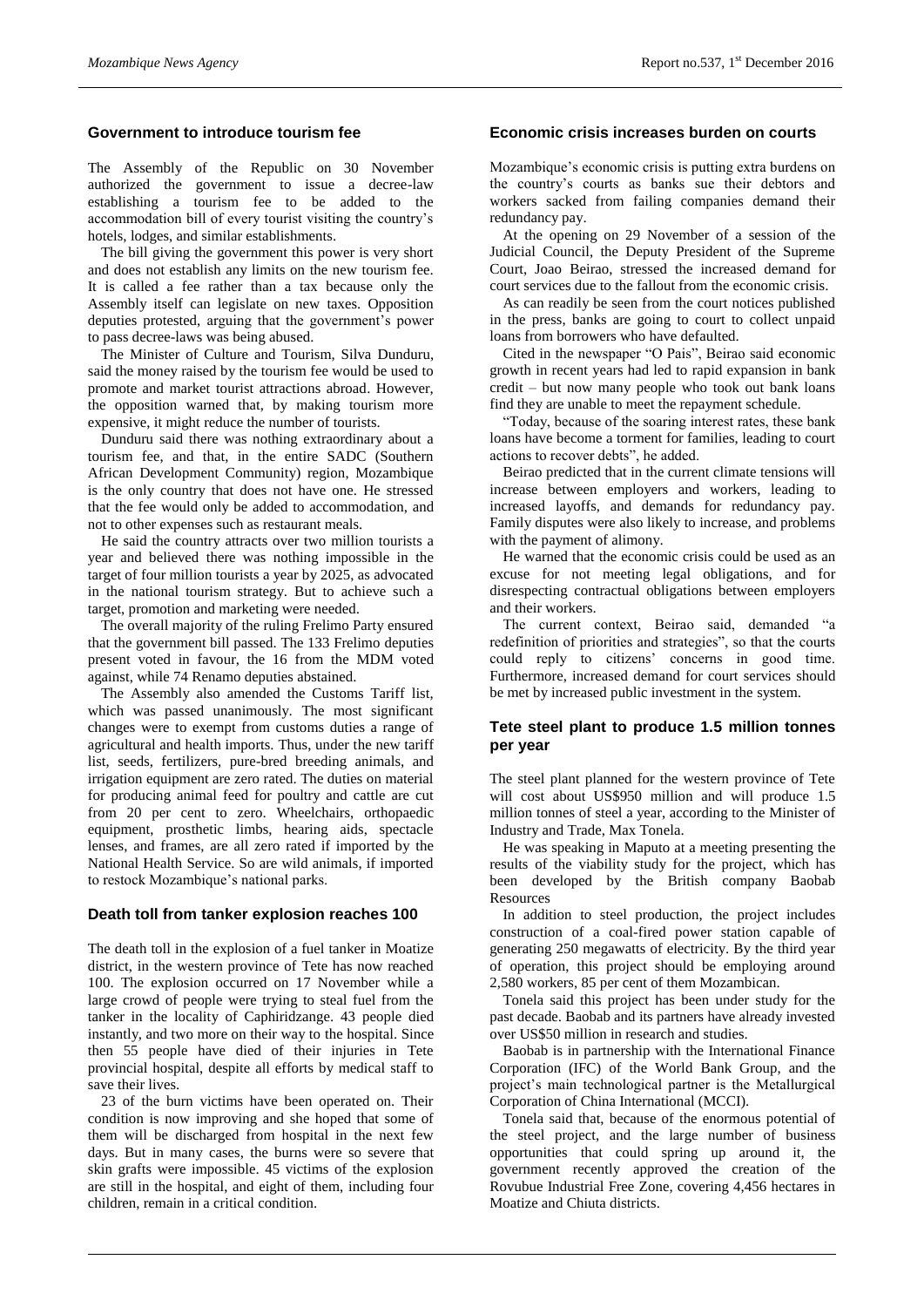## **Illegal fishing costs \$57 million annually**

Illegal fishing in Mozambican waters results in losses of US\$57 million annually, partly due to the lack of effective maritime surveillance along the 2,800-kilometre coastline.

According to the national director of operations in the Ministry of the Sea, Inland Waters and Fisheries, Leonild Chimarizene, the Mozambican coast is unusual as berthing is possible practically anywhere. In most other countries mooring has to take place in a port.

Chimarizene explained that "this means that we have to have inspectors all along the coast. This is one of the challenges that we have in order to combat illegal fishing. However, we are working to overcome this problem through community fisheries councils.

He gave as an example the community fisheries council in Costa do Sol, a neighbourhood of the capital city Maputo. In this area, local fishermen are involved in looking out for and denouncing illegal fishing.

Authorities are particularly concerned by the influx of recreational boats, mainly from South Africa, which complicates the drive to reduce illegal fishing. Some of these boats are used to hide various types of illegal activities, including trafficking contraband, sailing in prohibited areas, and fishing protected species.

According to the weekly newspaper "Domingo", these boats transport hidden passengers and illicit materials, violate the laws of navigation and protection against pollution, fail to respect customs regulations, and do not comply with inspection requirements.

In addition, Mozambican waters are invaded by unlicensed fishing vessels that deplete fish and prawn stocks. These vessels often use unacceptable methods and at times abandon nets in the sea.

Some of the larger boats have the facility to process fish on board. For example, on 30 September fishing inspectors seized two boats from the Comoro Islands which had on board between 300 and 400 kilogrammes of fish each. They were both fined five thousand dollars and their fishing gear confiscated. In addition, a lawsuit is currently being filed against the owners.

#### **India donates \$10 million for drought relief**

The Indian government has donated US\$10 million to support the victims of the severe drought that has hit southern and central Mozambique.

According to a statement by India's Ministry of External Affairs, the funds will go towards purchasing wheat from the international market to "help ensure availability of food for vulnerable sections of the Mozambique population".

The United Nations estimates that, following two years of drought, 1.5 million Mozambicans are suffering from a lack of food security and require food aid.

The statement points out that "Mozambique is also among our most important economic partners in Africa, and accounts for almost a quarter of India's net foreign direct investment (FDI) into Africa".

It adds, "we see a closer economic partnership with Mozambique as a vital ingredient in addressing India's future needs of energy and food security".

#### **ENI pledges \$10 billion investment**

The Chief Executive Officer of the Italian company ENI, Claudio Descalzi, on 21 November announced an initial investment of around US\$10 billion in developing the Coral South gas field in Area Four of the Rovuma Basin, off the coast of the northern province of Cabo Delgado.

Descalzi was speaking to reporters in Maputo immediately after a meeting with Prime Minister Carlos Agostinho do Rosario.

The Coral South project will involve the drilling of six subsea wells that will be linked to a floating platform where liquefied natural gas (LNG) will be produced. ENI says that it will produce 3.3 million tonnes of LNG a year.

The Coral South field, discovered in May 2010, is entirely located inside Area Four, and the gas reserves in the field are estimated at 16 trillion cubic feet. Other gas fields straddle Area Four and the adjoining Area One and are therefore subject to negotiation between ENI and the operator of Area One, Anadarko. The total known reserves of gas in Area Four are 85 trillion cubic feet.

In October, ENI and its partners in the Area Four consortium signed an agreement with BP for the sale of all liquefied natural gas produced from the Coral South field, over a period of 20 years. This is the first agreement ever signed on the sale of Mozambican LNG.

Descalzi said that the Final Investment Decision will become effective "after the project and its financing are approved by the other partners in Area four. This process is now being finalized".

The Coral South project, Descalzi added, including the exploratory work already done, "is worth about \$10 billion. Of this sum, \$7 billion is for the LNG".

ENI is the operator and controls a 50 per cent indirect interest in Offshore Area Four owned through ENI-East Africa, which holds 70 per cent of the concession. The other 20 per cent held via ENI-East Africa belongs to the Chinese company CNPC. The other three partners, with ten per cent each, are Kogas of Korea, Galp Energia of Portugal, and Mozambique's National Hydrocarbon Company, ENH.

With approval already received from ENH, ENI is now just awaiting the go-ahead from its Chinese, Korean and Portuguese partners. As soon as they gave the green light, "we shall start developing the project", said Descalzi.

#### **New appointees take office**

President Filipe Nyusi on 28 November swore into office the new Education Minister, Conceita Sortane, and the Deputy Minister of Mineral Resources and Energy, Augusto de Sousa Fernando.

Also sworn in was Orlando Quilambo, for a second five-year term as Vice-Chancellor of the Eduardo Mondlane University (UEM), and former education minister Jorge Ferrao, as the new Vice-Chancellor of the Pedagogic University (UP), the country's largest institute of higher education.

Addressing the ceremony, President Nyusi said he hoped the new leaders in these sectors would open an era of hope, despite the difficulties the country is passing through.